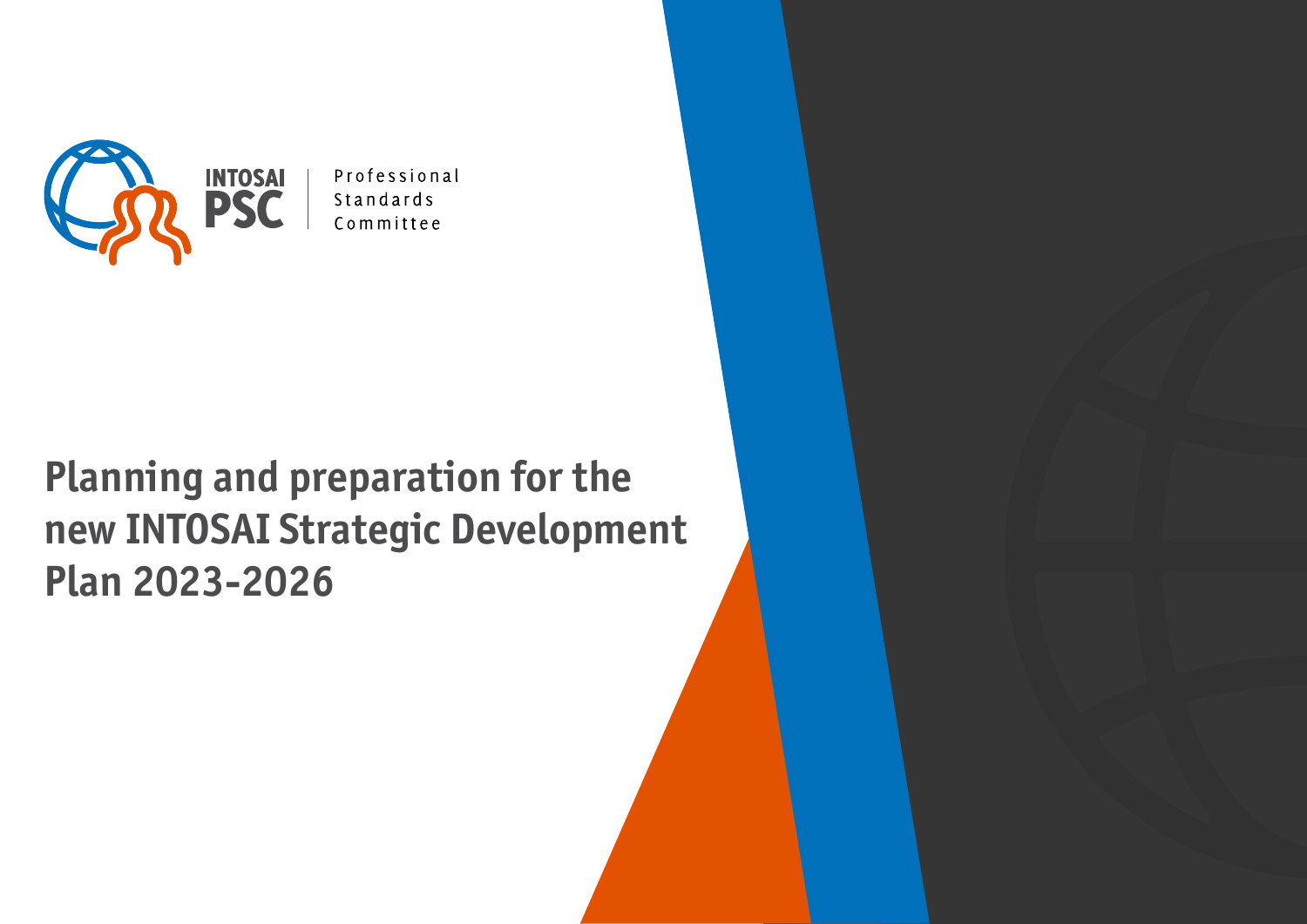### **1. What part (if any) of the current material under your responsibility needs updating? Why?**

FAAS is presently evaluating the need to update GUID 2900 for recent changes to the International Standards on Auditing (ISAs) that are developed by the International Auditing and Assurance Standards Board (IAASB). The ISAs are incorporated into the INTOSAI Framework of Professional Pronouncements (IFPP) without modification and the guidance in GUID 2900 is linked to the ISAs. FAAS performs an annual maintenance process for GUID 2900.

### **FAAS**

#### **2. What additional material would be useful? Why?**

FAAS is presently monitoring the development of the IAASB's new financial audit standard for less complex entities to evaluate the applicability to the public sector and to make a recommendation to the PSC on how this new financial audit standard should be treated in the IFPP given INTOSAI's present strategy to align its financial auditing standards with those of the IAASB. FAAS is continuing to evaluate the need for the development of new financial auditing pronouncements for the IFPP during the period 2023 to 2026 but no decisions have been reached on this at the time of completion of this brief survey.

#### **3. Which of the current material is surplus to requirements, and could be removed?**

FAAS has not identified any financial audit pronouncements presently in the IFPP that should be remove.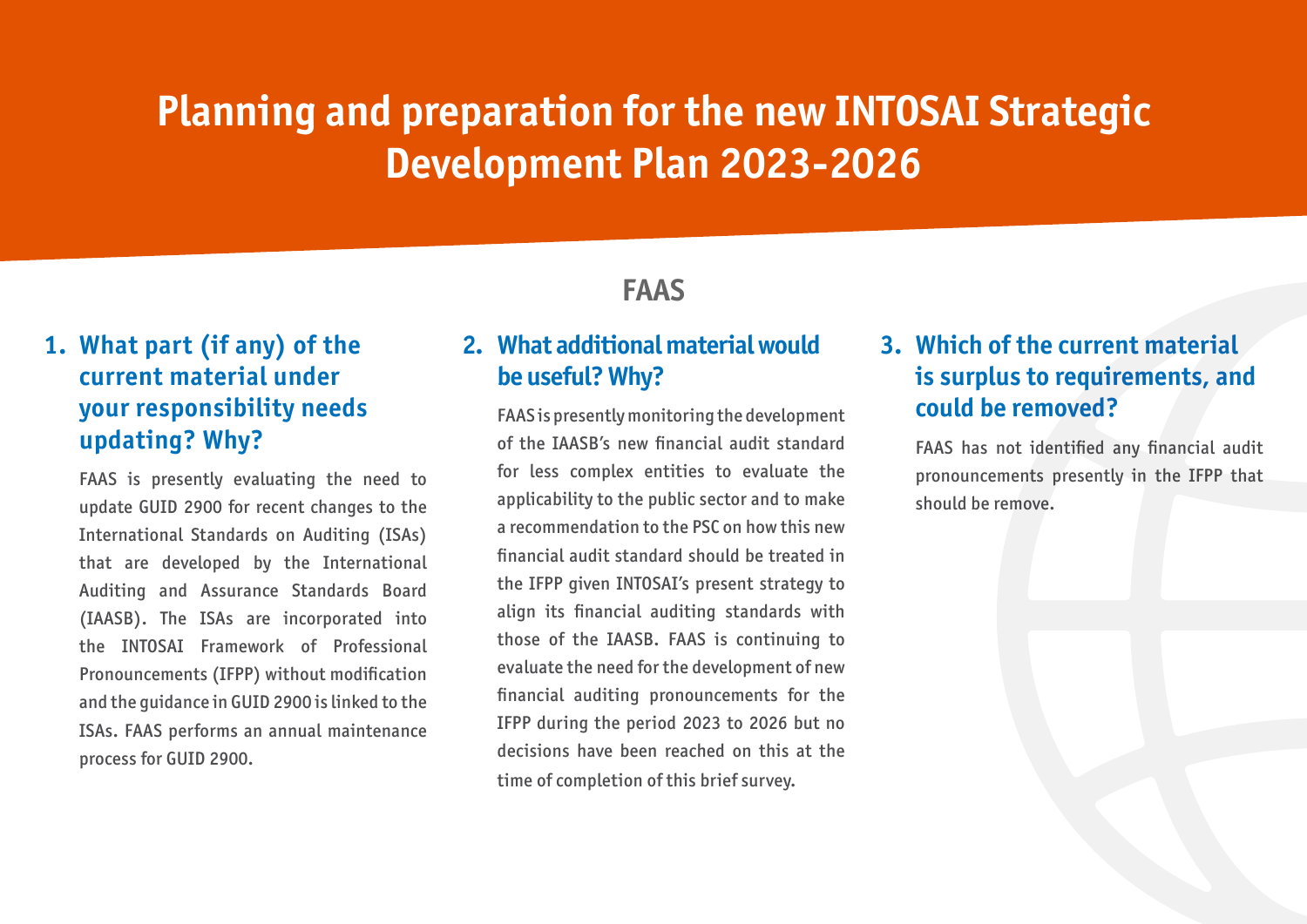### **1. What part (if any) of the current material under your responsibility needs updating? Why?**

The 3000 series will undergo mandatory review as scheduled at the time of adoption (INCOSAI 2016). No major updates are anticipated, however, the documents may be subject to minor adjustments and some editorial changes, where needed.

### **PAS**

#### **2. What additional material would be useful? Why?**

The PAS has currently no plans to create additional material, however, needs may be identified as part of the upcoming review of the 3000 series.

### **3. Which of the current material is surplus to requirements, and could be removed?**

No existing material is regarded as surplus to requirements, and could be removed without undergoing appropriate review processes in PAS. A review process will however identify overlaps and any needs for adjustments.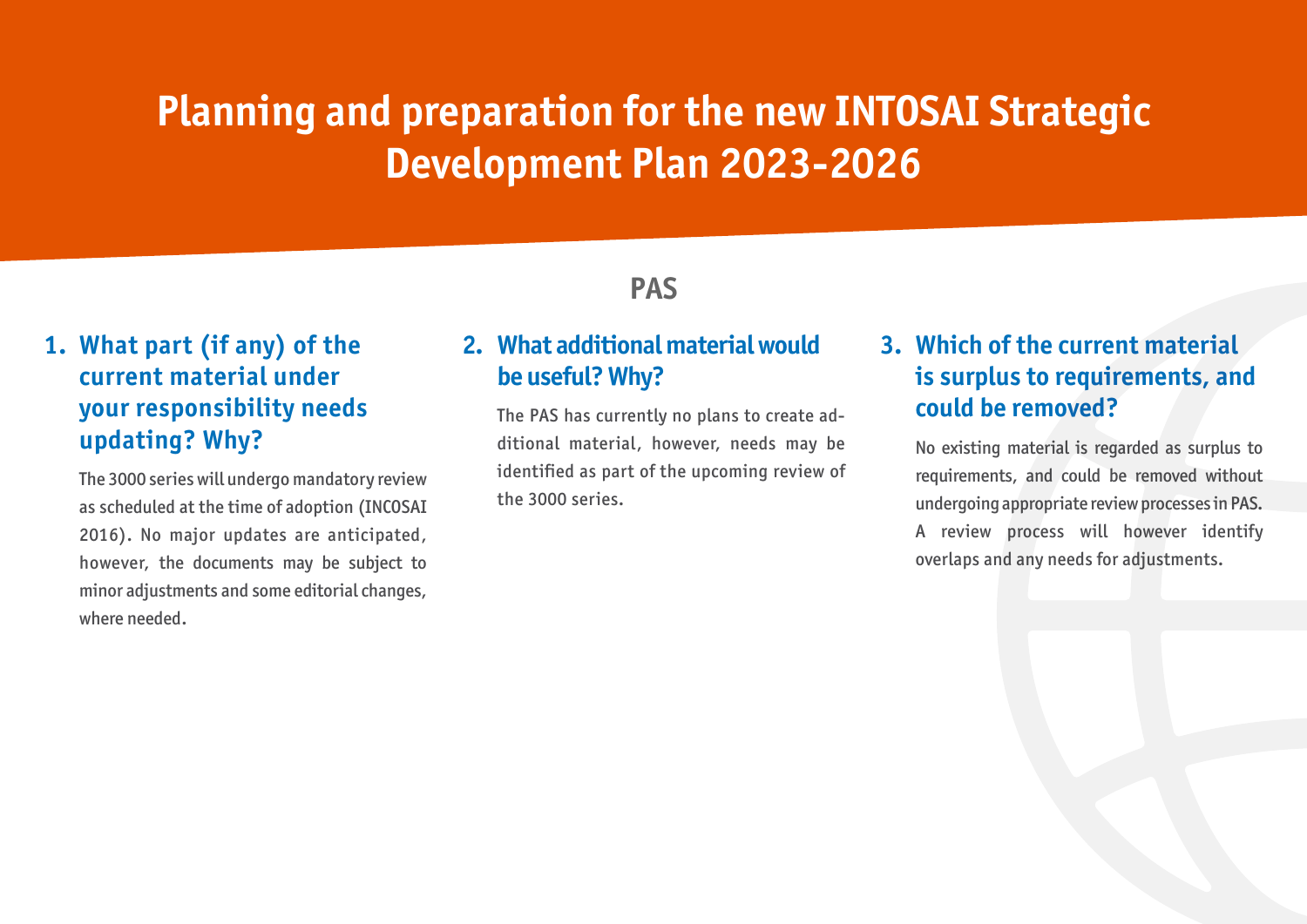### **1. What part (if any) of the current material under your responsibility needs updating? Why?**

Compliance Audit Sub-committee: The compliance audit pronouncements in the IFPP are of a general nature, containing minimum requirements reflecting the common practice of SAIs. Though there is no immediate need for revision, it may be necessary to review the pronouncements in the light of revisions and changes in the rest of the framework and propose necessary updations to reflect the same.

## **CAS**

#### **2. What additional material would be useful? Why?**

Scoping of Compliance Audits: The compliance audit methodology relies extensively on substantive testing to assess the level of implementation of regulatory controls. The scope of compliance audit is determined by the extent of substantive testing that needs to be done. Several factors, both subjective and objective, affect the scope and extent of substantive testing including, but not limited to,

a. The extent of computerization and automation of processes

b. The inherent risk involved in the transactions c. The effectiveness of internal audit and the extent to which it mitigates the inherent risk

In this context it will be appropriate to develop a guidance on objective parameters based on statistical estimations by which to effectively scope compliance audits to improve efficiency and coverage.

#### **3. Which of the current material is surplus to requirements, and could be removed?**

It will be necessary to undertake a project to review the existing body of pronouncements to identify redundancies/ inconsistencies to bring the compliance audit related pronouncements up-to-date